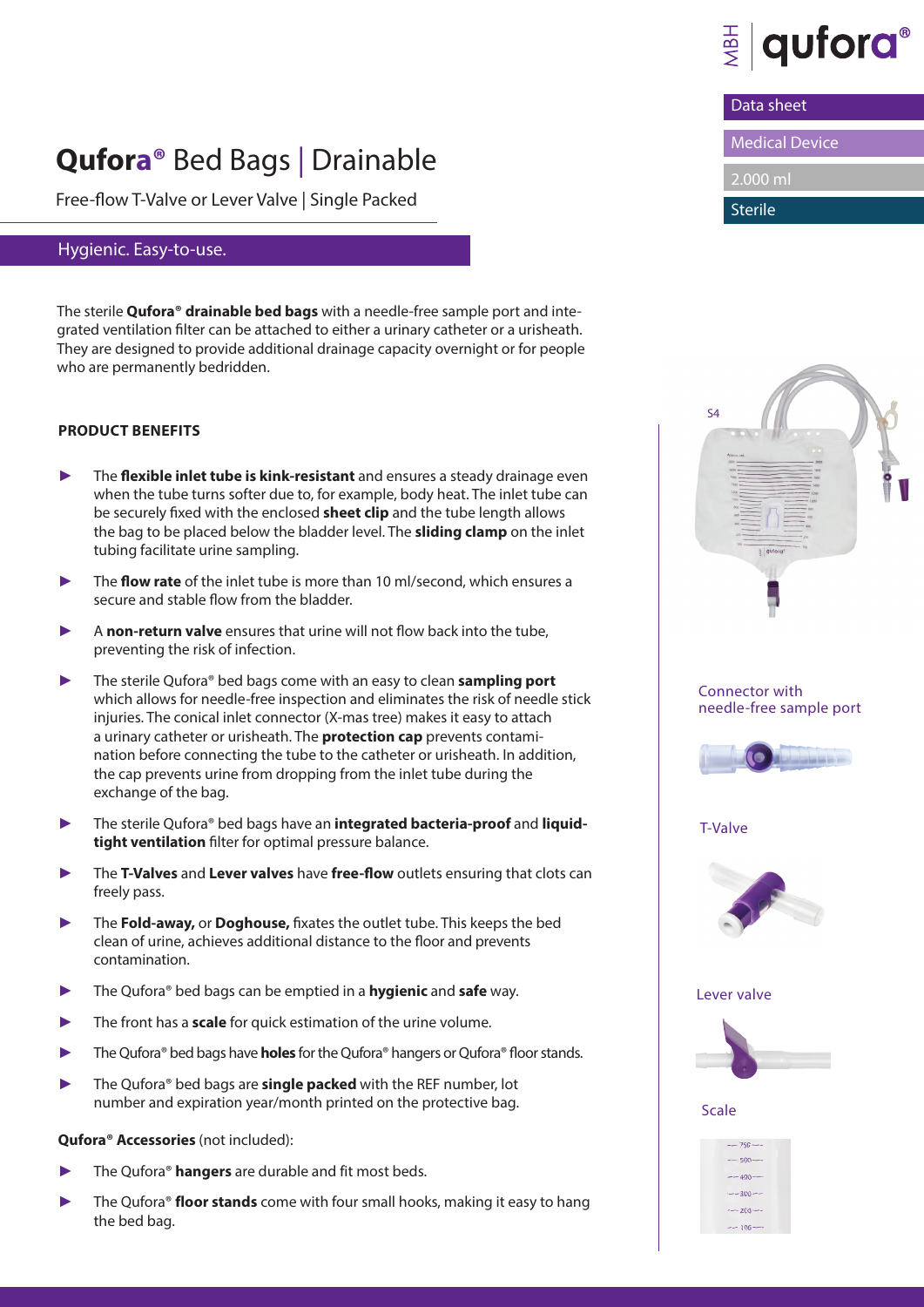# **Qufora®** Bed Bags | Drainable

Free-flow T-Valve or Lever Valve

#### Product description

- ► Qufora® sterile bed bags are available in three different models: U4, S4 and Q4, all with a needle-free sample port and integrated ventilation filter.
- $\blacktriangleright$  The Qufora® bed bags are single-use medical devices. **All materials are 100% latex- and DEHP-free.**

#### **QUFORA® STERILE BED BAGS FEATURES**

- **•** Inlet tube: Inner diameter: 7.6mm
- **•** Non-return valve
- **•** Lever valve or T-Valve with white "stopper"
- **•** Free-flow outlet tube: Inner diameter 8.7mm
- **•** Needle-free sampling port with X-mas connector/cap
- **•** Translucent and white films
- **•** Integrated ventilation and bacteria-proof filter
- **•** Fold-away or Doghouse for outlet tube fixation
- **•** Scale on the front
- **•** Single packed
- **•** Eyelets for Qufora® hanger or Qufora® floor stand

#### **MATERIALS**

#### **•** Films PVC (plasticizer: DOTP/DEHT) **•** Inlet tube PVC (plasticizer: DOTP/DEHT) **•** Needle-free port and connector PVC; Port: TPE **• Connector cap** PE **•** Non-return valve PVC (plasticizer: DOTP/DEHT) **•** Lever valve/inlet tube LDPE/ABS inlet tube: PVC (plasticizer: DOTP/DEHT) T-Valve/inlet tube PE/PPE inlet tube: PVC (plasticizer: DOTP/DEHT) **•** Doghouse PVC (plasticizer: DOTP/DEHT) **•** Sheet clip **ABS •** Sliding clamp ABS *•* **Ventilation filter PA •** Single bag (product) HDPE & PE/PET **•** Poly bag (outer) PE



 $U<sub>4</sub>$ 





#### **PACKAGING**

- 
- 
- 
- 

**•** Shipper box Corrugated cardboard **FU** One (1) per retail box

**Five (5) years** Five (5) years **•• Storage Storage Dry in temperatures between 0°C and 35°C; protected from direct** sunlight; humidity level max 80%; not to be exposed to heavy pressure

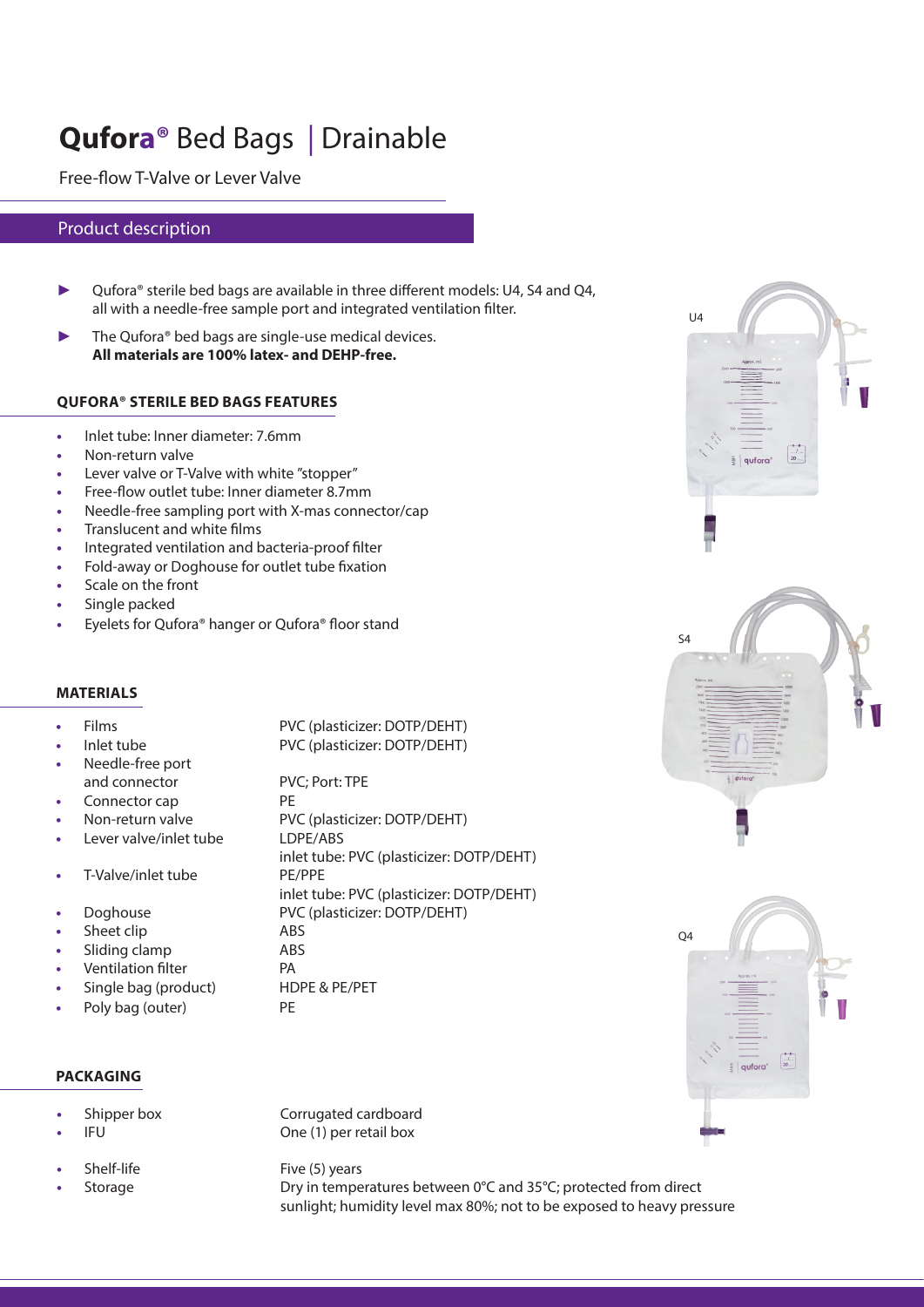Needle-free sample port connector

**LEEP** 

#### **QUFORA® BED BAGS - DRAINABLE STERILE - NEEDLE FREE SAMPLE PORT - T-VALVE OR LEVER VALVE - SINGLE PACKED**

| <b>REF</b>                 | Volume     | Tube<br>$l$ ength <sup>3</sup> | Free-flow<br>outlet tube <sup>4</sup> | Valve          | Quantity<br>poly bag | Quantity<br>shipper box | $GTIN-146$     |
|----------------------------|------------|--------------------------------|---------------------------------------|----------------|----------------------|-------------------------|----------------|
| 14823202 <sup>1</sup> : U4 | $2.000$ ml | $120 \, \text{cm}$             | Yes                                   | _ever          | 25                   | 25                      | 15710187002613 |
| 14851201 <sup>2</sup> : S4 | $2.000$ ml | $120 \, \text{cm}$             | Yes                                   | Lever          | 25                   | 25                      | 15710187001692 |
| 14853202 <sup>1</sup> : O4 | $2.000$ ml | $120 \, \text{cm}$             | Yes                                   | $T$ -valve $5$ | 25                   | 25                      | 15710187001661 |

All products have a needle-free sample port, ventilation filter, sheet clip, sliding clamp and holes for the Qufora® hangers or Qufora® floor stands.

<sup>1</sup>Fold-away for the outlet valve; <sup>2</sup>Doghouse for the outlet valve; <sup>3</sup>Wide inlet tube (X-mas connector): Inner diameter: 7.6 mm;<br><sup>4</sup>Inner diameter: 9 0mm<sup>, s</sup>White "stonner" on the T-valve: <sup>6</sup>GTIN barcode number for nol Inner diameter: 9.0mm; <sup>s</sup>White "stopper" on the T-valve; <sup>6</sup>GTIN barcode number for poly bag

### **STERILIZATION**

**•** Gas sterilized with ethylene oxide (EtO)

#### **PRODUCT CLASSIFICATION**

**•** Medical Devices conforming to MDR 2017/745 in Class I sterile (Is)

#### **APPLIED STANDARDS**

- **•** ISO 13485 Quality Management System
- **•** ISO 8669-2 Urine collection bags - Part 2: Requirements and test methods
- **•** GMDN 58921

#### **Sterile**